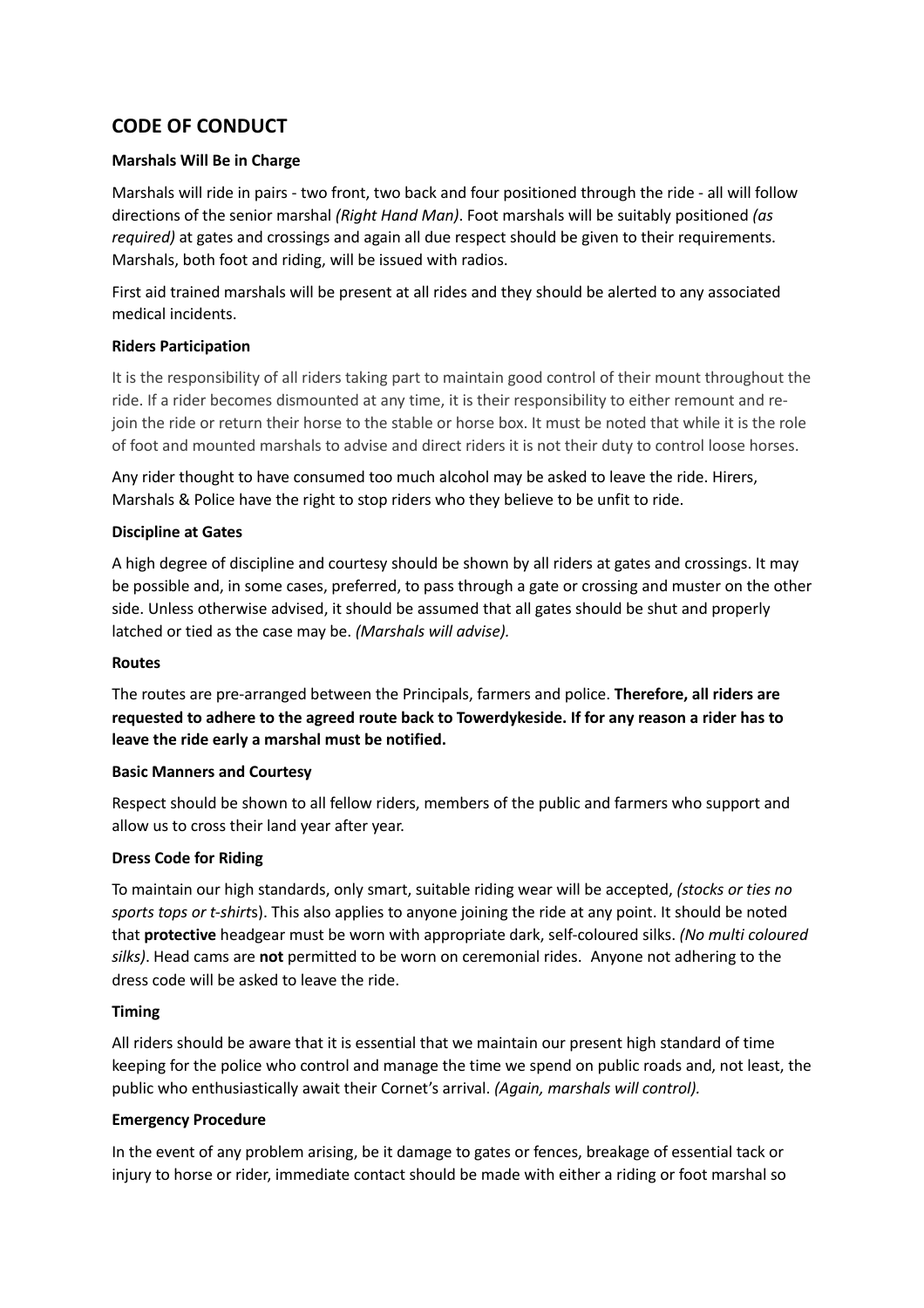the necessary action may be taken (*i.e., first aid, veterinary help or help with spare tack).* It is the owner's responsibility for all costs incurred.

## **Insurance**

It is the responsibility of those taking part, or their legal guardians in the case of minors, to ensure that the participants have appropriate and adequate insurance cover for personal injury and third party liability cover and they take all reasonable steps to ensure their own safe participation in the events

## **General**

In an effort to retain some element of respect *(especially at Backdamgate mustering point)* it should be noted that: -

- Riders **must not** mount the pavement for any reason at any time.

- Any rider using foul or abusive language or creating a public nuisance will be severely dealt with and will be asked to leave the ride.

- All riders should assist both riding and foot marshals to address any problems.

- Any rider who fails to keep up with the rear riding marshal may be requested to leave the ride.

#### **Young Riders**

It should be noted by all concerned that young, inexperienced riders should always be accompanied by a responsible, capable adult, who should make themselves known to the marshals in charge.

#### **Lead Rein**

In the interest of safety, riders shall **not** be permitted to participate in any part of a ride should they require assistance/guidance by lead rein.

#### **Dispersal**

After all rides, horses returning to the Common Haugh, Wilton, etc. should disperse **via** Slitrig Crescent, over bridge and **down** Howegate under police supervision.

#### **Chase procedure for all Chases**

In view of the large number of riders on Common-Riding Friday, the following protocol should be followed on arrival in Rosebank Road at Thorterdykes:

## Acting Father's Chase

- all married Ex-Cornets move forward behind the Acting Father
- all Ex-Acting Fathers line up behind married Ex-Cornets
- all married supporters line up behind Ex-Acting Fathers

## Cornet's Chase

-all unmarried Ex-Cornets move forward behind the Cornet -all unmarried supporters line up behind the Ex- Cornets

At the end of the Chase, all Ex-Cornets and Ex-Acting Fathers continue up the road and muster beyond the crossroads. There will be no parking in this area. The remainder of the supporters should enter and wait in the wood as normal. The procession will line up behind the Big Four followed by Ex-Cornets, Ex-Acting Fathers and all other riders at the rear.

# **All riders must obey the Marshals instructions at all times. Failure to comply may result in a ban Common Rising Events.**